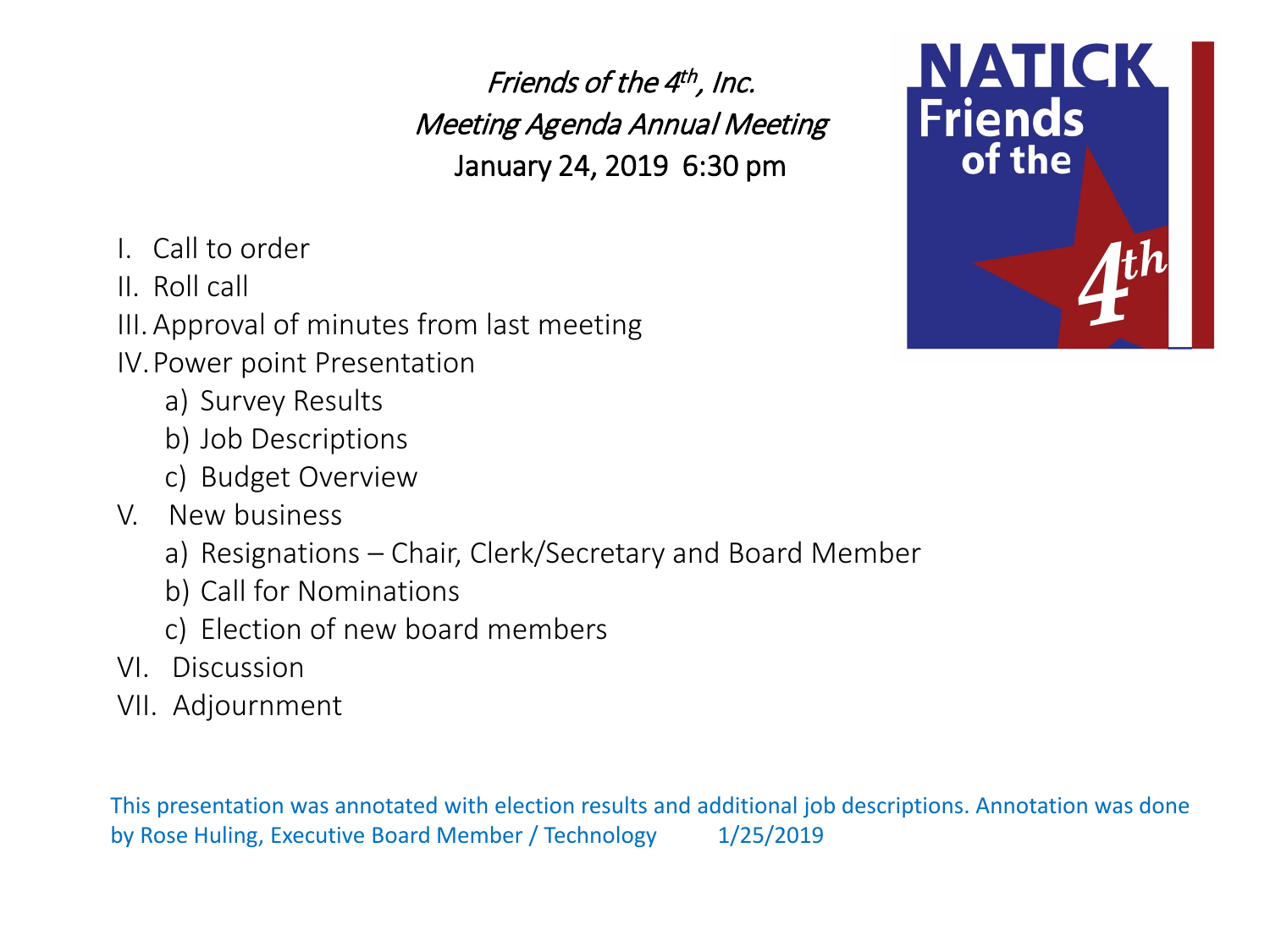A google poll was conducted from Jan. 16 – Jan. 23, 2019 to determine feasibility and community interest. Poll was publicized via facebook, website, twitter, news media and word of mouth. Over 397 people participated in the poll

## Parade Poll

We want to know your opinion about the Natick 4th of July parade. Your input is really important.

This poll will be open for 1 week. Wed., Jan 16 - Wed., Jan 23.

We are trying to determine if the Friends of the 4th Committee will have enough volunteers, community participants, and community support to be able to put on the 2019 Parade or if the parade needs to be cancelled for 2019 and we regroup for 2020.

Thank you for your help. Rose Huling / 2019 Board Member and Fundraising Co-Chair 1/16/19 @ 8 pm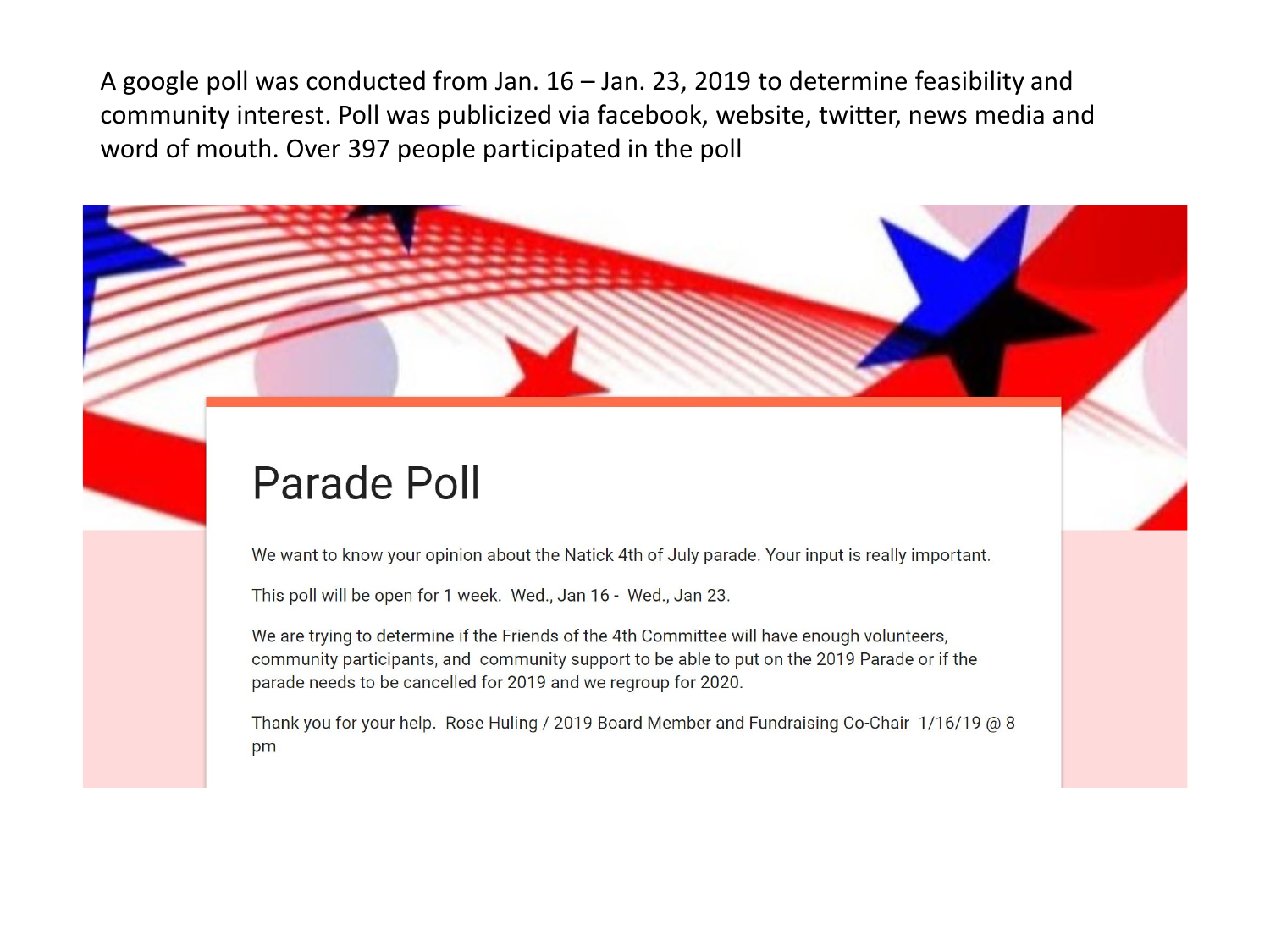## Do you live in the Natick / Metrowest area?

397 responses

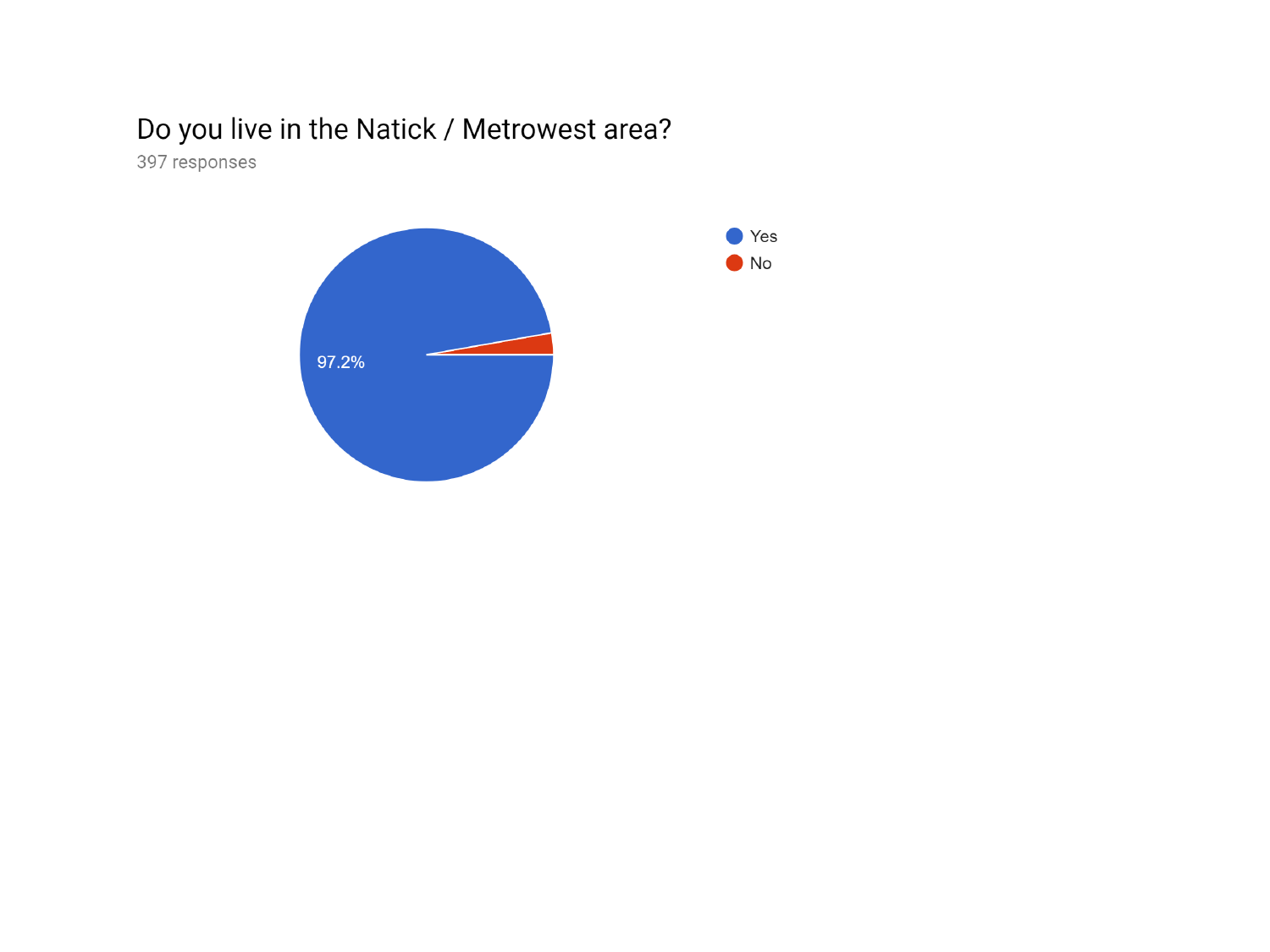## Do you go to the Natick 4th of July Parade?

397 responses





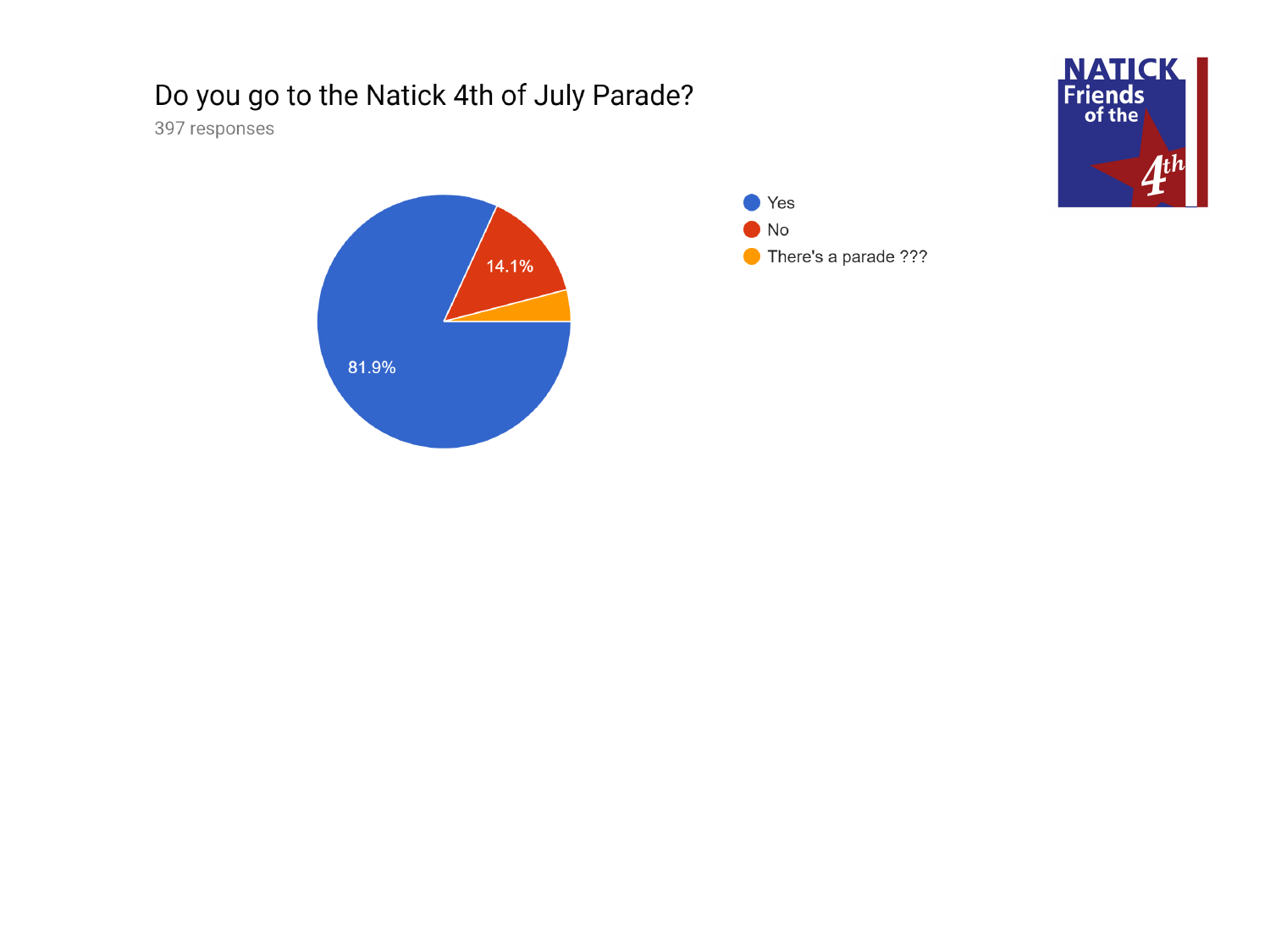# Why I go to the parade?

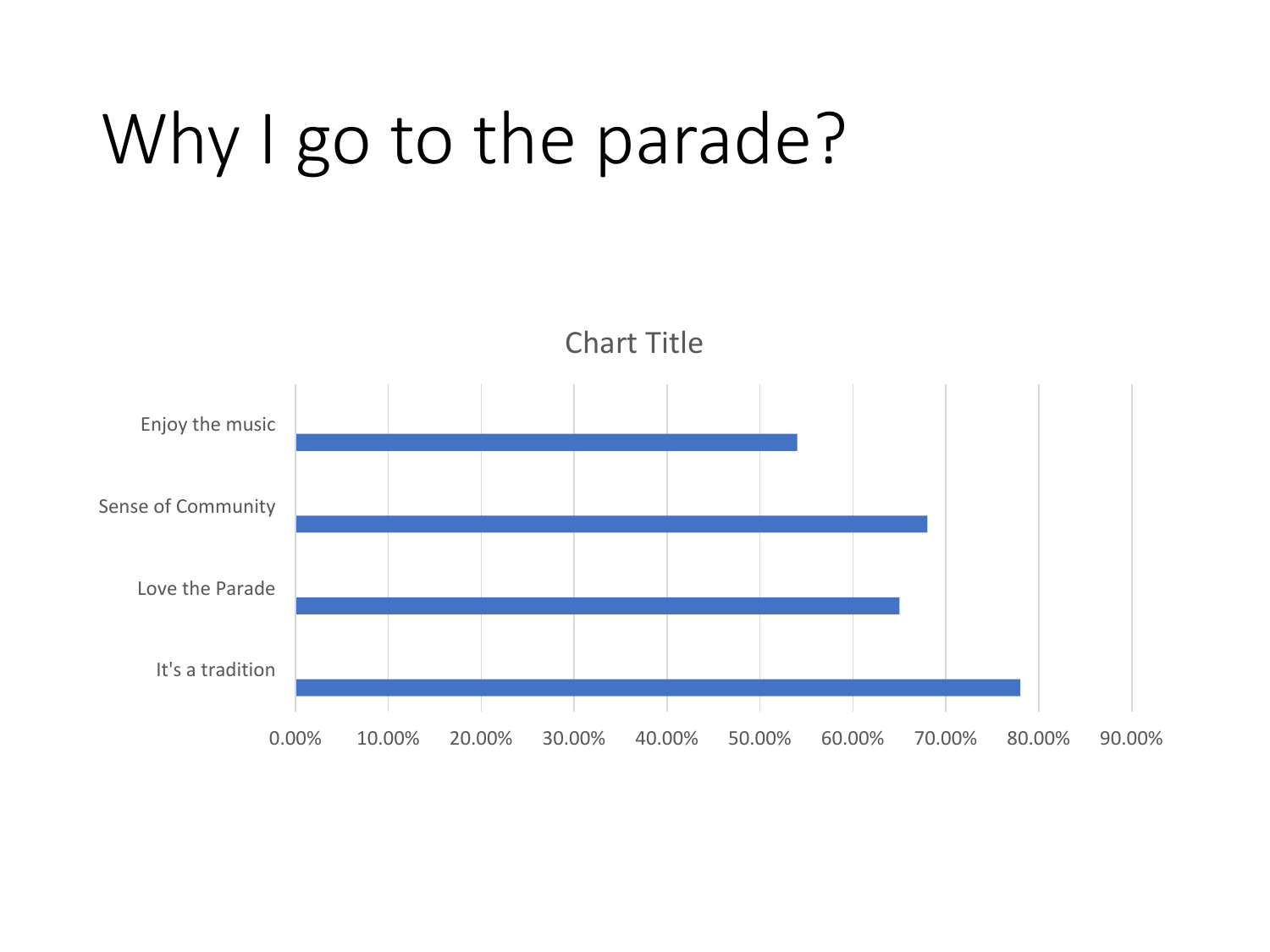## Why I don't go to the parade



## Chart Title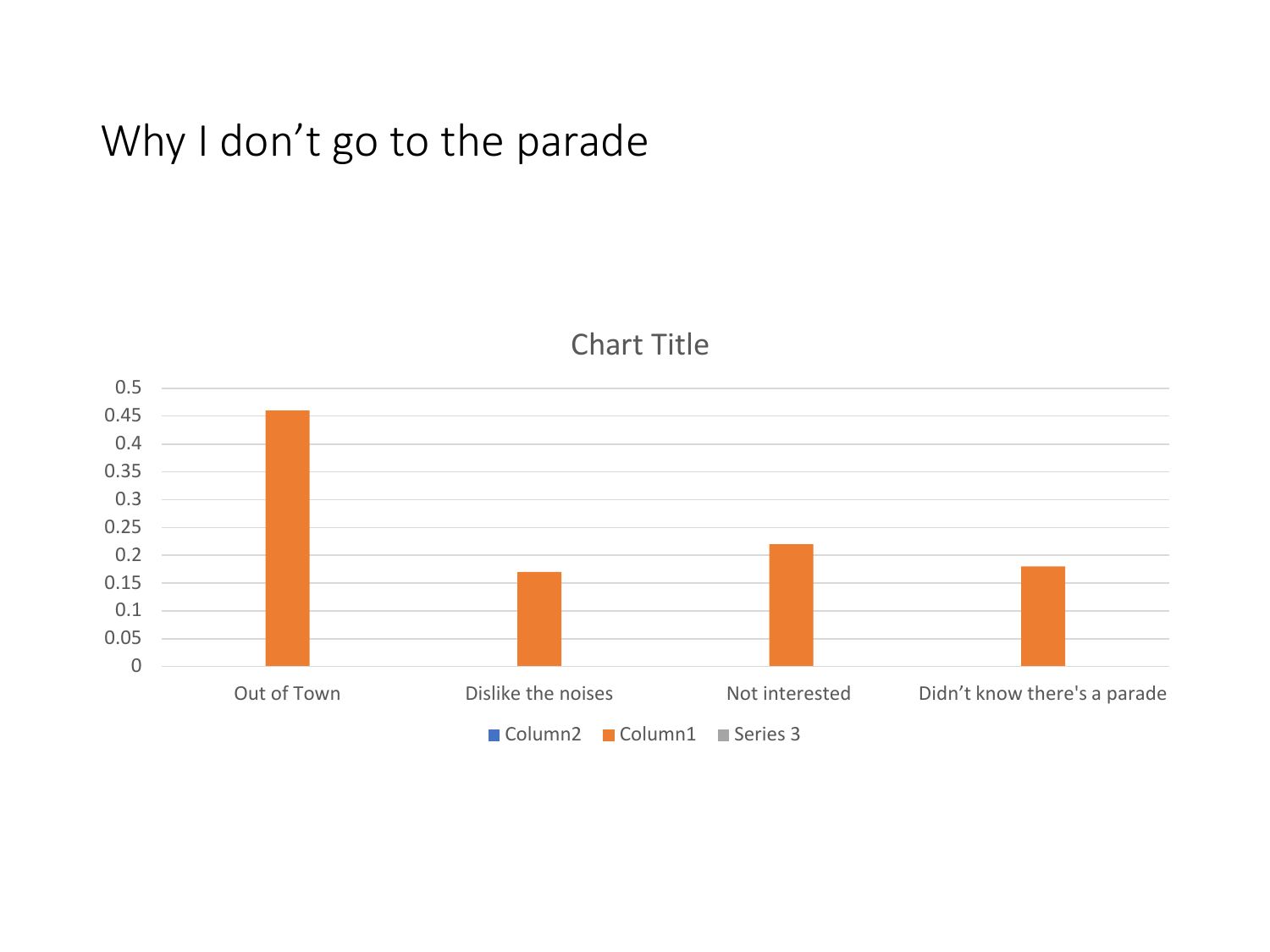Majority of respondents want parade to stay on the  $4<sup>th</sup>$ . 2<sup>nd</sup> most was for weekend before/after the 4<sup>th</sup>.

> Due to the late start, should the parade be cancelled for 2019 with a renewed focus on 2020?

397 responses

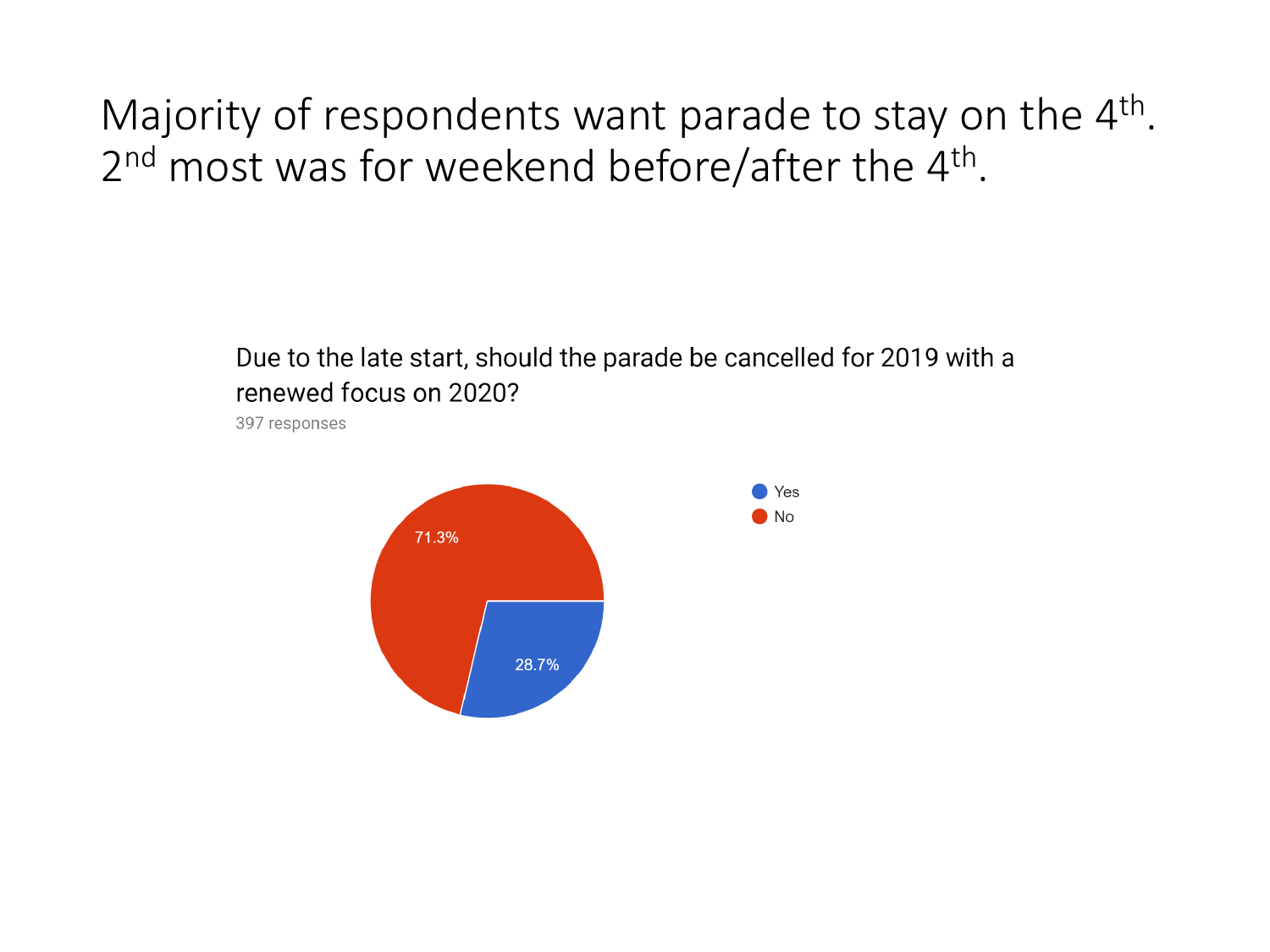



# **There will be a parade on Thursday, July 4th 2019**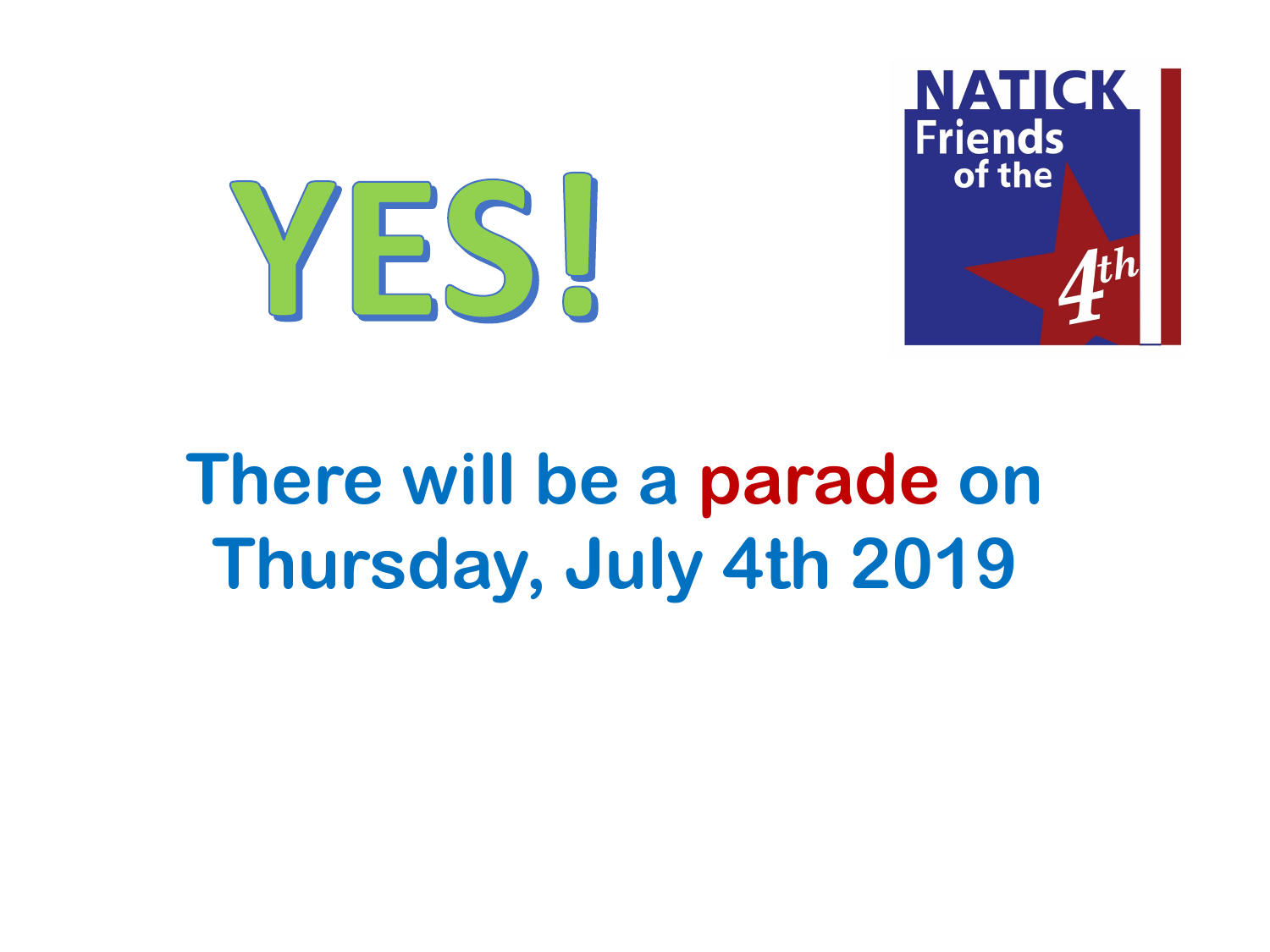## **Chair/CEO/President**

- Coordinates all meetings, including meeting place, reminders, agenda, and running of meeting
- Liaisons with Town of Natick, Board of Selectmen, Recs and Parks, Police, Fire and School Committee
- Responsible for securing all permits needed by Town for all events
- Coordinations with School Department re use of Wilson Middle school
- Orders Porta Potties for parade day (for the Commons)
- Ensures that Coordinators liaison with Town Boards and Committees as needed and provides support if needed
- Coordinates with media and oversees Coordinators in their work with the media
- Spearheads selection of Parade Grand Marshall with Committee, communicates selection to honoree and the media
- Works with the treasurer and fundraising chairs to ensure adequate funding is being procured
- Solicits new corporate Sponsors and maintains relationships with current Sponsor
- Works with the Parade Manager and Treasurer in contracting with talent for the parade as needed
- Responsible for coordinating with the media around Parade Day coverage, including Pegases and Parade Day announcing
- Responsible for recruitment of volunteers needed for all committee
- Responsible for all trouble shooting that is needed with the Town, the media and the public
- Attends Board of Selectmen and other Town meetings as needed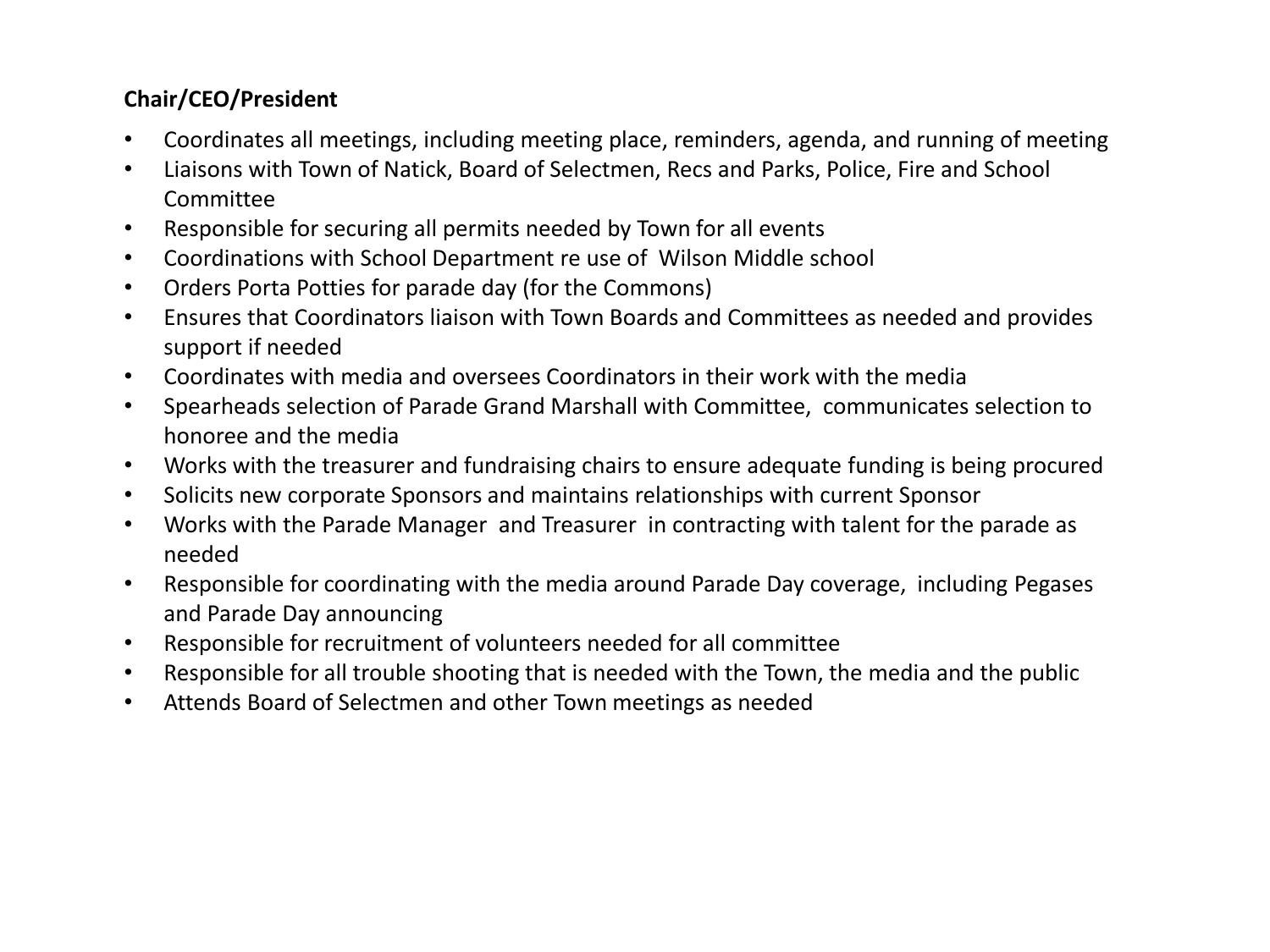## **Secretary/Clerk - Director, Executive Board of Natick Friends of the 4th, elected annually.**

Time commitment - Monthly meeting, evening before parade and parade day, parade planning duties vary with responsibilities, estimate 5 hours a week Starting in January, up to 10 hours/week possible in June

- Responsible for taking of minutes at all meetings. Minutes are to be presented at next meeting for approval by Committee.
- Responsible for maintenance of minutes and other Corporation paperwork per By-Laws.
- Responsible for completion and submission of Annual Report to State of Mass. by deadline.
- Assists Chair in maintaining current listing of contact information of Directors and Committee members.
- Assists Chair in email notifications to membership for regular meetings and Board of Directors for special meetings.
- Assists in email and/or written correspondence related to voting by Board of Directors.
- Attend all regular meetings (Sept -July), typically held monthly and Board of Directors meetings (held as needed)
- Assists in parade planning and execution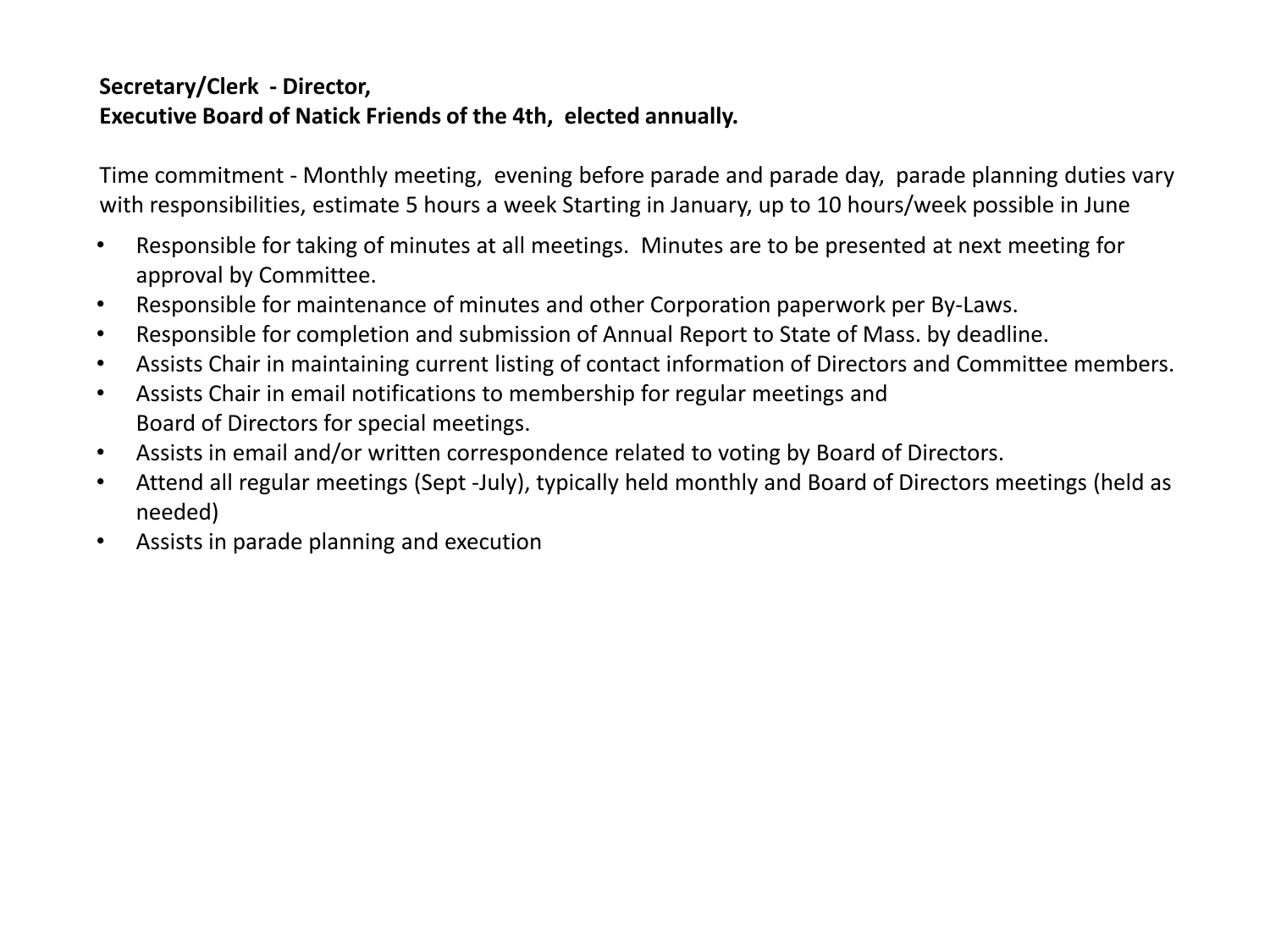#### **Director - Executive Board of Natick Friends of the 4th, elected annually.**

Time commitment - Monthly meeting, evening before parade and parade day, parade planning duties vary with responsibility, estimate 5 hours a week starting in January, up to 10 possible in June

- Attend all regular meetings (Sept -July), typically held monthly and Board of Directors meetings (held as needed)
- Assists in parade planning and execution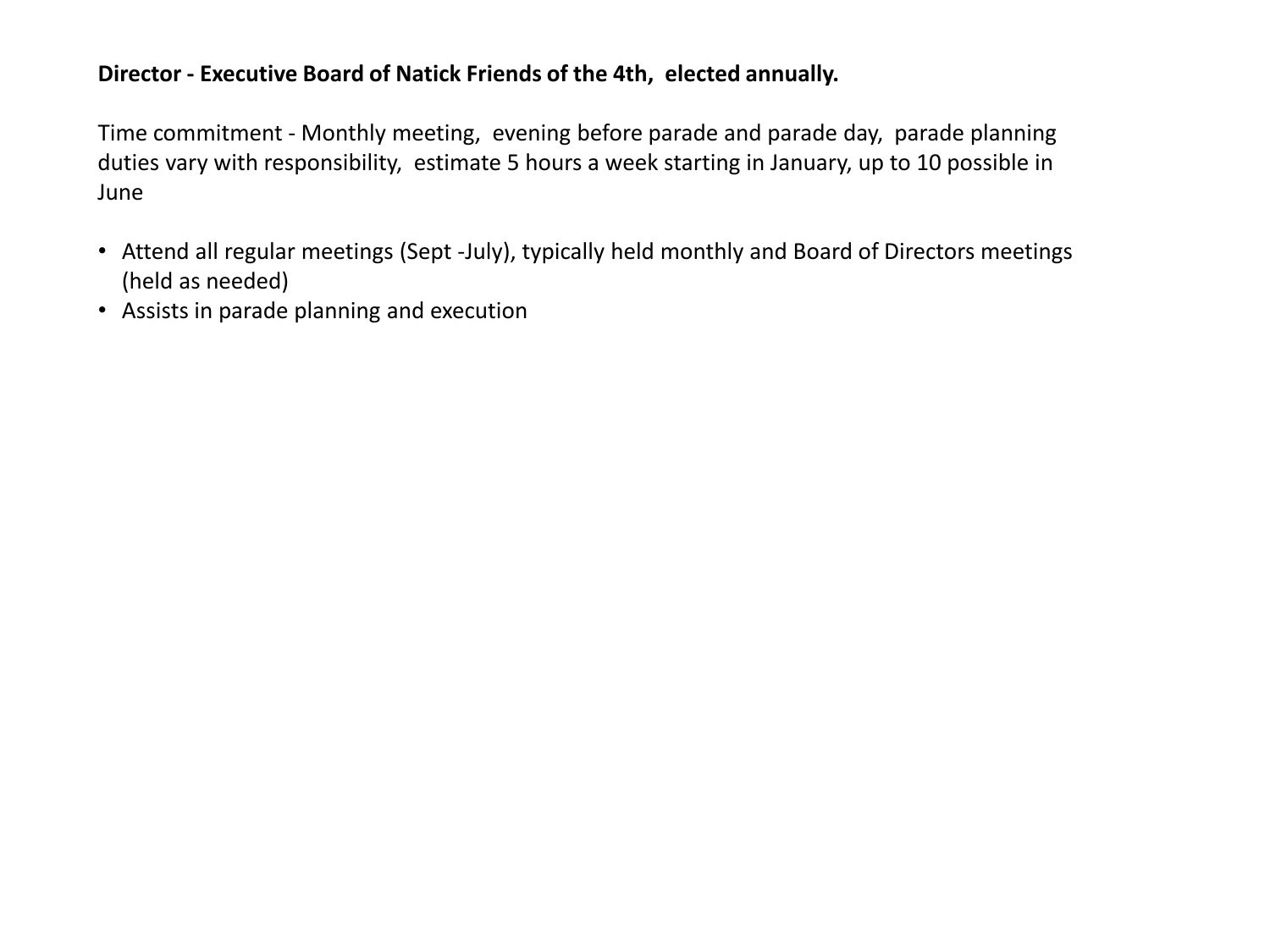#### **Parade Manager - Member of Natick Friends of the 4th**

Time commitment: Nov to May: 3 or so hours a week June: 5-8 hours/wk July 1 and 2: 4 hours July 3 and 4: All day, most likely starting at 6:30 am

- Secure Community group participants \*
- Secure Bands, characters, politicians, cultural groups, corporations \*
- Coordinating contracting with groups, in conjunction with President &/or Treasurer
- Coordinate with Treasurer regarding invoicing and payment
- Secure Banner Holders \*
- Secure Unit Marshals \*
- Create parade act order, create master listing for parade day
- Determine number of vehicles and flatbeds needed and secure
- \* These responsibilities may be taken on by other volunteers, who report to Parade Manager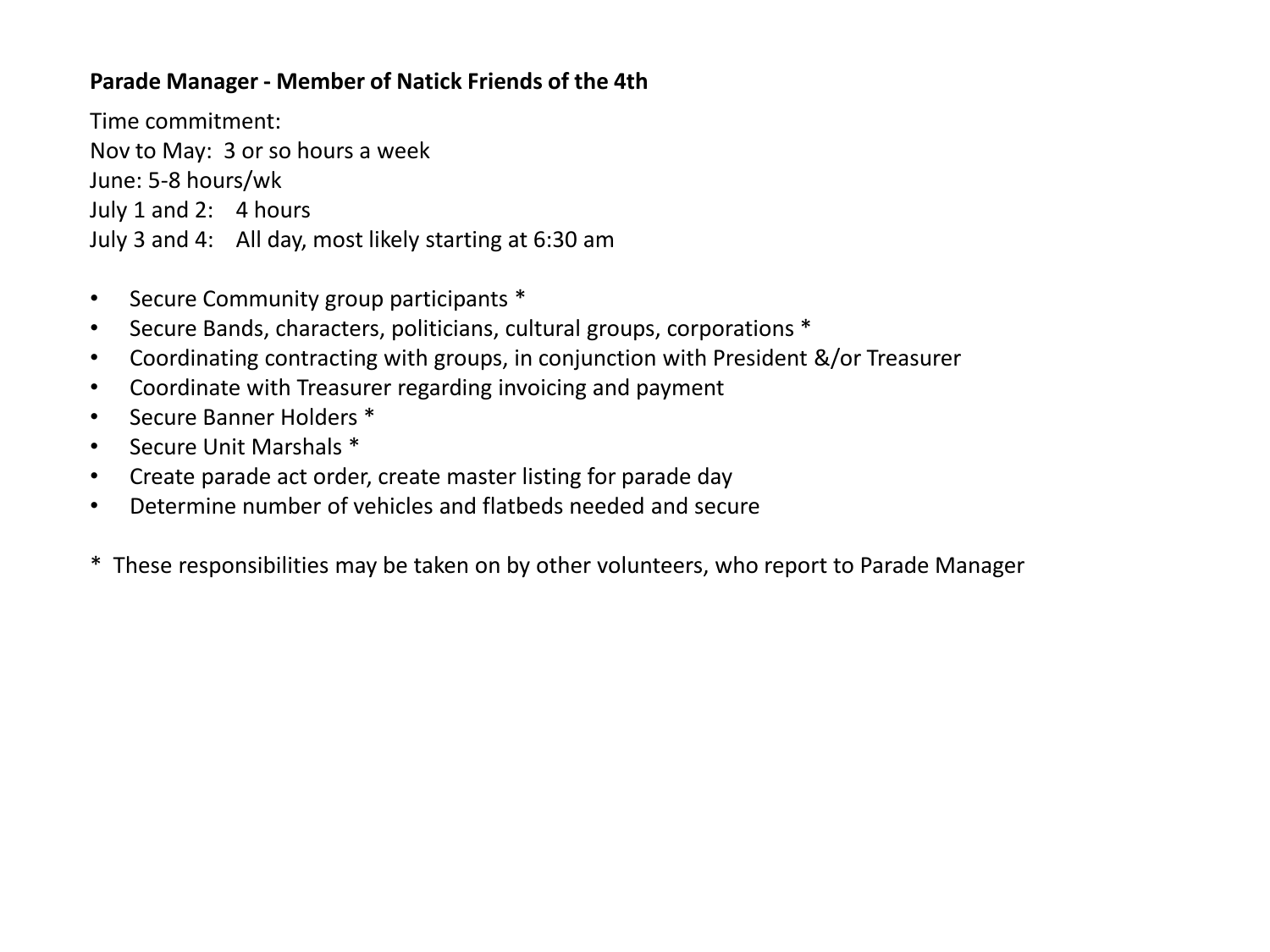## **Children's Parade Coordinator - Member of Natick Friends of the 4th**

Time commitment: starting end of May, 1-2 hours a week

Responsibilities:

- Confirmation of date with Chair
- Coordinate with Pegasus, Rec and Parks and the media. Ensure "in case of rain" date
- Update Flyer/info and get it out to public
- Coordinate with fiduciary sponsor about their role and publicity, if any (have not had in past)
- Secure MC and coordinate with them during event
- Purchase Prizes, if event does not have sponsor
- Assist with "setup/staging" at the venue, oversee the running of the event
- Recruit and orient judges
- Assist with voting/selection of winners
- Coordinate with winner's parents about responsibilities,
- Coordinate with media post event
- Attends Monthly committee Meetings. Jan (preferred) April (required) June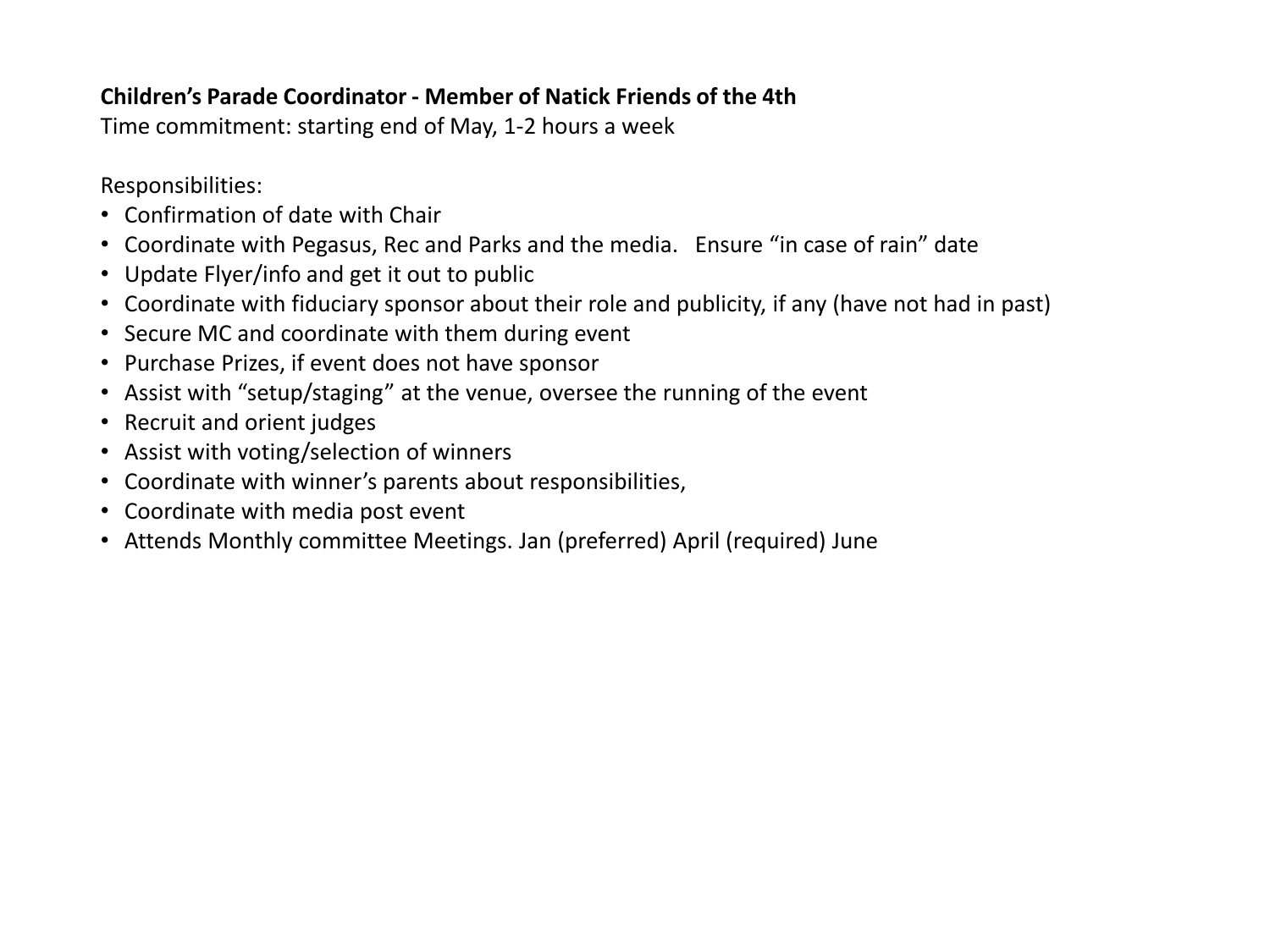## **Natick Voice Coordinator- Member of Natick Friends of the 4th**

Time commitment: Starting end of April/beginning of May, until event. 2-5 hours a week.

Responsibilities:

- Confirmation of date with Chair
- Coordinate with Pegasus, Rec and Parks and the media. Ensure "in case of rain" venue
- Update application and get it out to public
- Coordinate with fiduciary sponsor about their role and publicity
- Secure MC and coordinate with them during event
- Assist with setup of venue if needed, oversee the running of the event
- Update and procure ballots
- Coordinate with winner's parents about responsibilities, if under 18
- Coordinate with media post event
- Attends Monthly Meetings committee meetings Jan-June

Note:

\* Last year's Coordinator is available to discuss responsibilities more specifically \*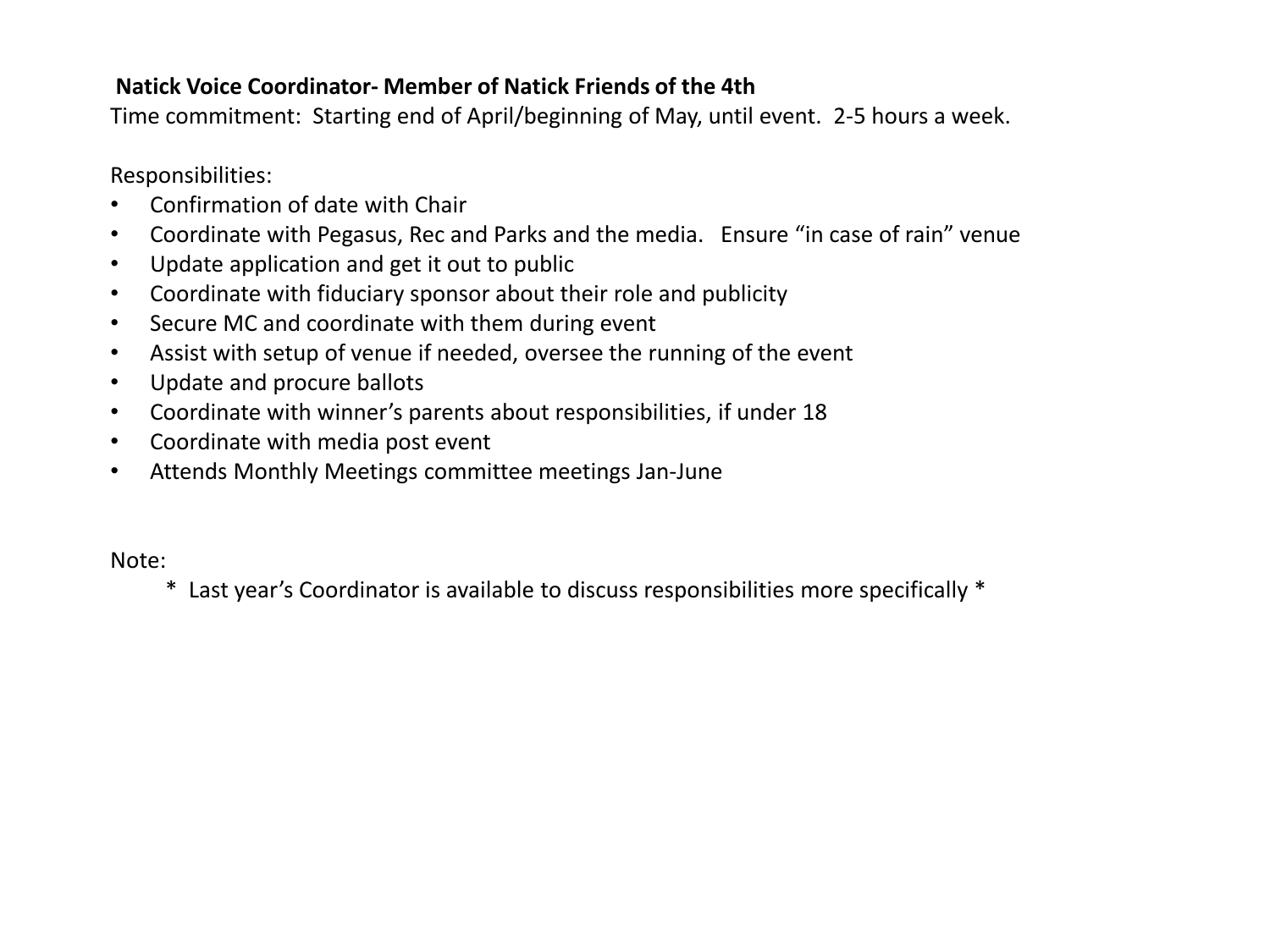### **Transportation Coordinator** 1 person

Time commitment: a few hours over the weeks before the parade, Day of parade: entire day

- Will shadow current Trans Coord. Detailed plans and maps have been developed and passed on
- Responsible for orchestrating parade set up in Wilson parking lot
- Assist with vehicle check in
- Works with Parade Manager and Unit Marshals

## **Media Coordinator** - **Member of Natick Friends of the 4th –** 1 person

Time commitment - Monthly meeting, evening before parade and parade day, parade planning duties vary with responsibility, estimate 5 hours a week

- Works with Chair and Committee to publicize all things Natick 4th
- Social media presence
- Website content writing and updating
- Community publicity
- Providing connection and interface with print, radio and TV media

## **Day of Parade - Volunteers Coordinator** 1-2 people needed

Time commitment: several hours a week, plus availability

## **\* One of the two coordinators must be available during parade. Availability starts at 6:45 am on parade day. \***

- Recruits volunteers and/or volunteer organizations to assist at the parade.
- Develops and maintains list including name, phone, email, etc. for each volunteer
- Will coordinate community service hours as well.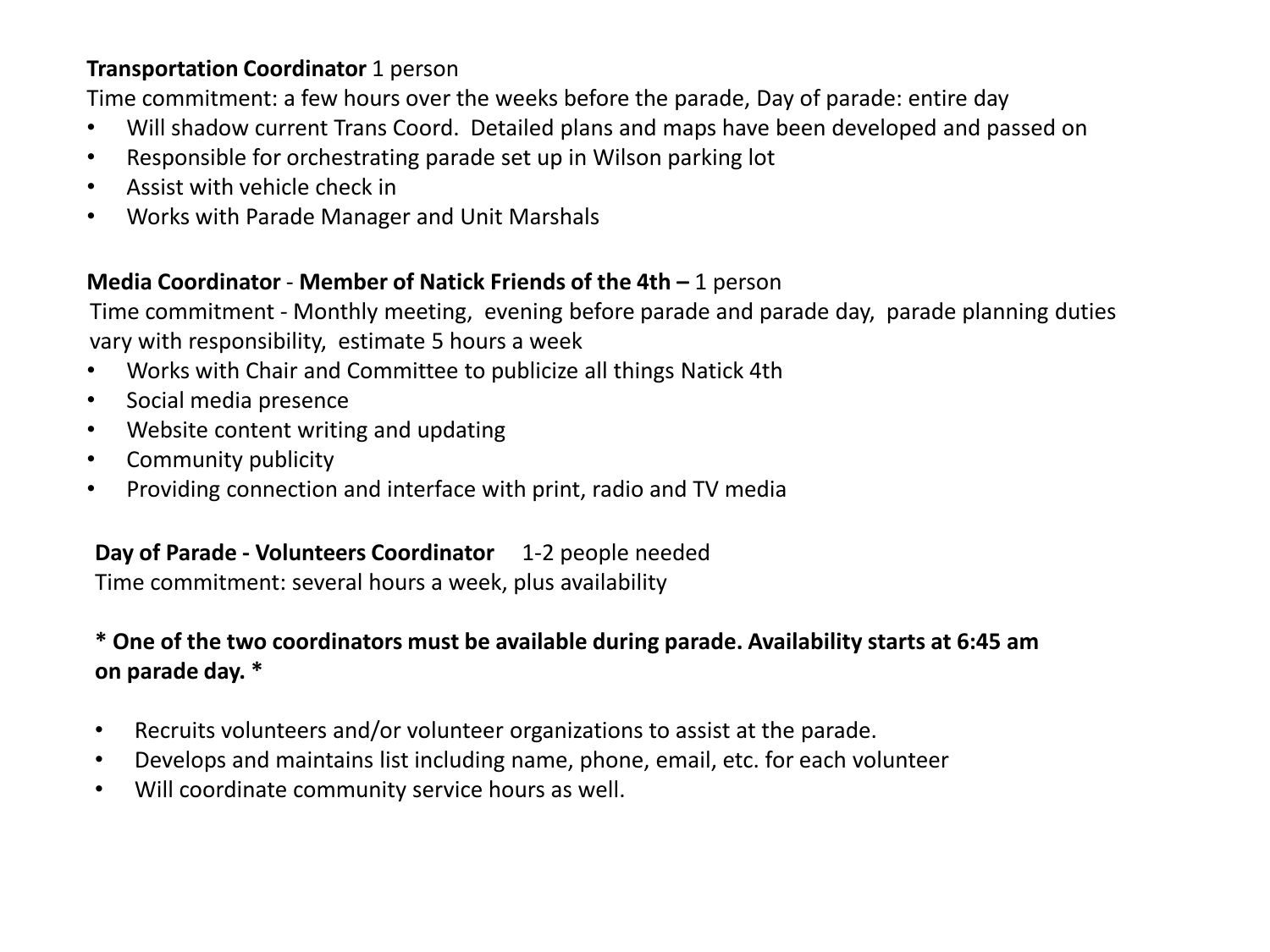## **General Committees – Quick Overview**

| $\bullet$ | <b>Community Groups Committee</b>                              | 2-3 people |
|-----------|----------------------------------------------------------------|------------|
|           | Bands, Businesses, cultural groups (etc.) Committee 2-3 people |            |
| $\bullet$ | <b>Banner Holders and Unit Marshals Committee</b>              | 1-2 people |
| $\bullet$ | <b>Fundraising Committee</b>                                   | 2-4 people |
| $\bullet$ | <b>Media Committee</b> (with subgroups)                        | 2-4 people |
|           | Social Media                                                   |            |
|           | Website content                                                |            |
|           |                                                                |            |

• Community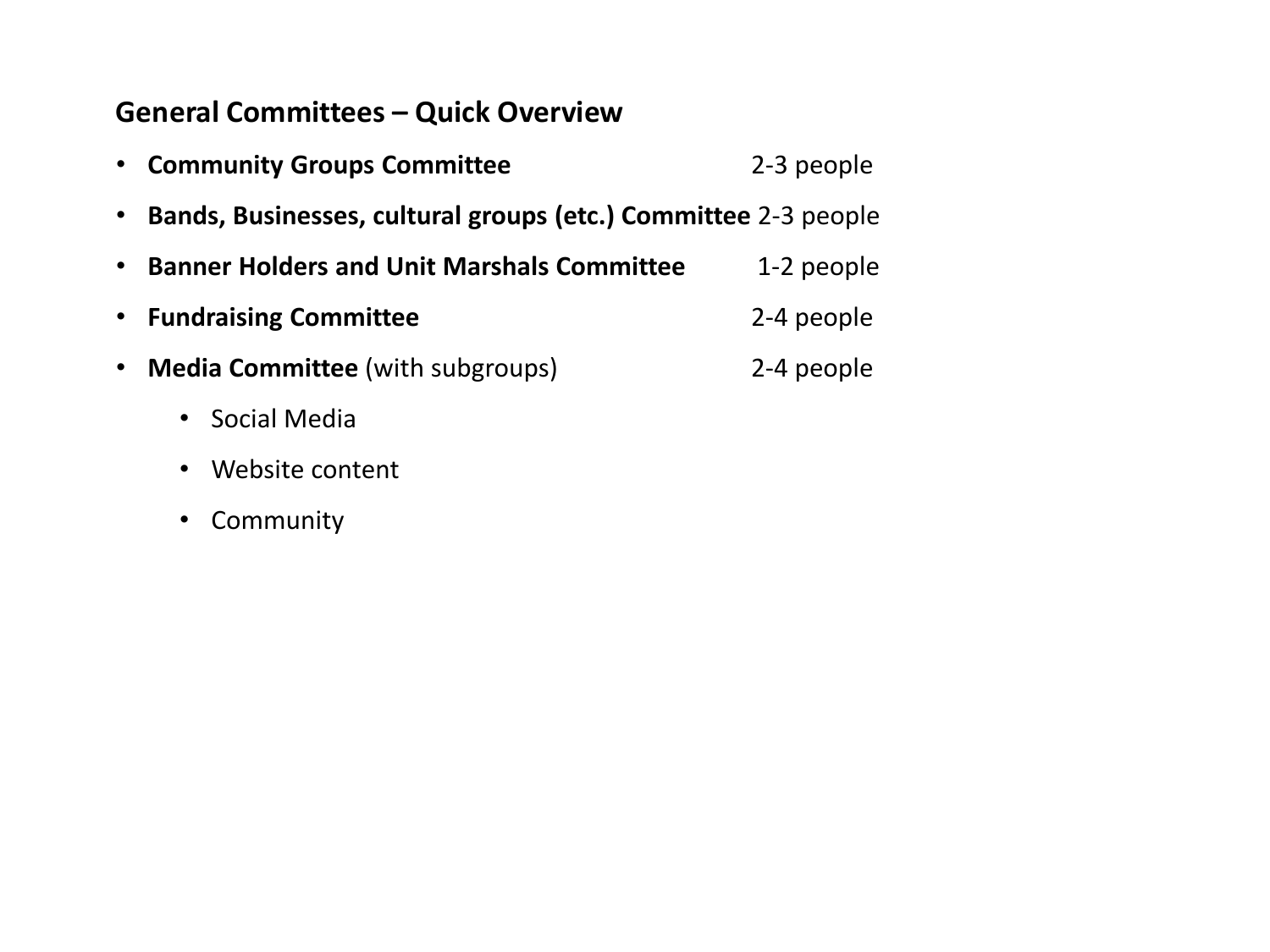#### **Fundraising Committee** 2-4 people

Time commitment: 8-10 hours a month

- Will work with Fundraising Co-chair
- Emails, telephones and/or visits Natick businesses to solicit donations.
- Provides follow up with businesses who pledged support but have not sent in their checks
- Assists with prepping and mailing of Thank You letters

### **Bands/Businesses/Acts** 2-3 people

Time commitment: several hours a week

- Works with parade manager to recruit and contract with Bands, performing acts, politicians and business
- Will involve outreach via phone, email, social media and/or in person
- May involve reviewing bands from website, social media, and/or in person

#### **Community Groups Committee** 2-3 people

Time commitment: several hours a week

- Works with the parade manager to recruit school, sport and community groups
- Will involve outreach via phone, email, social media and/or in person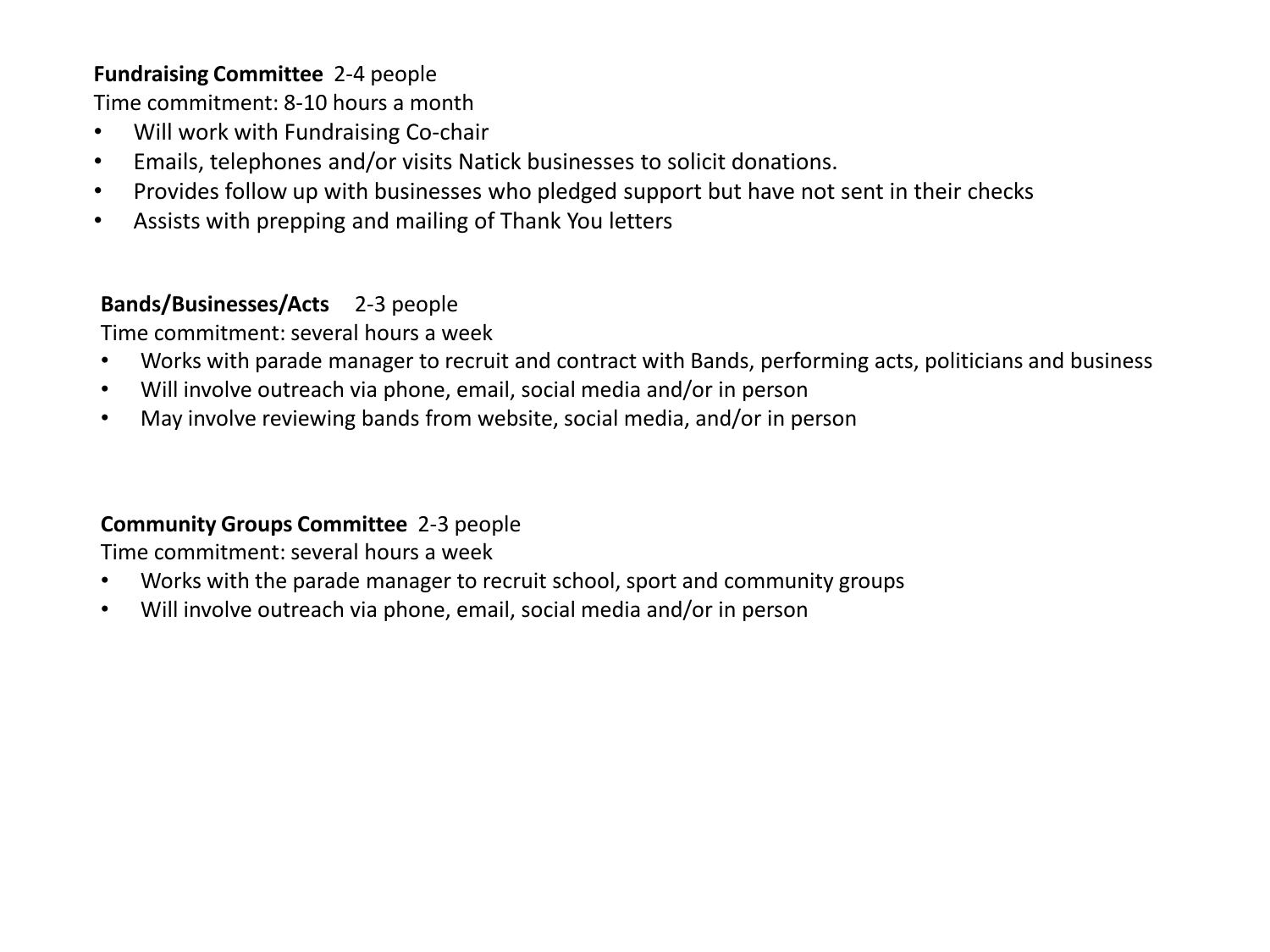## **Volunteers for Parade Day**

Ever wonder how the parade comes together on Parade Day?

A lot of people doing some specific jobs before, during, and after parade day, helps to make the day go much more smoothly.

Although the parade starts at 9:00 am, we will need volunteers to arrive at approximately 7:00 am on Parade day.

#### *Draft List #1*

## *Day of Parade Volunteers:*

*This indicates the number of people needed for these tasks: 7am until end of Parade*

• *Banner carriers Up to 20 people* • *Unit Marshals 10-12*  • *Donation collectors 3-4*  • *Banner collection 2-3 ( This is a revised #)* • *Water station manning 3-4*  • *Route trouble shooter 2* • *Act check in 2* • *Banner set up 1* • *Vehicle check in 3*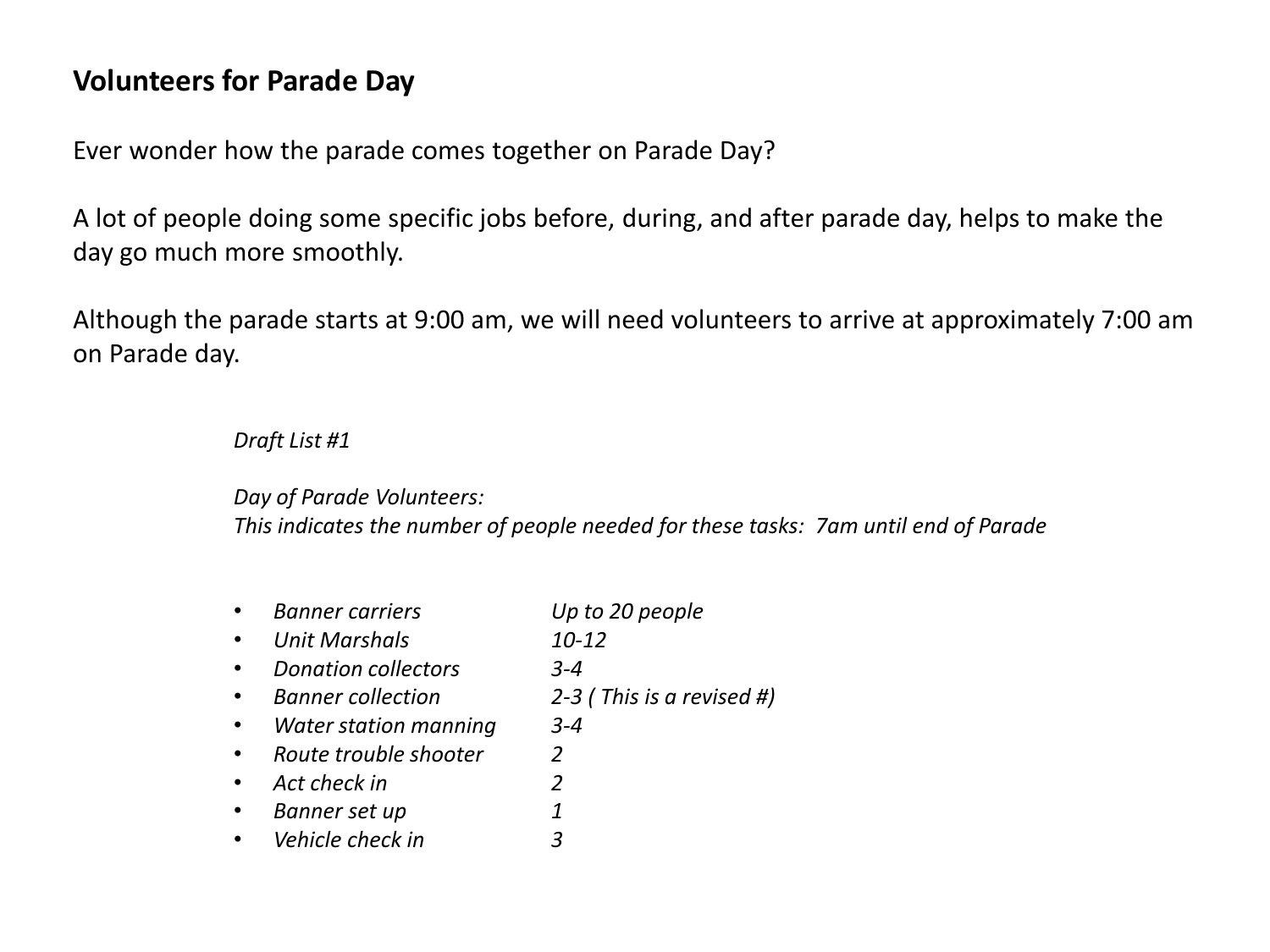## **The Nitty-Gritty .... More information about the work entailed**

## **Set-up Crew (6-8 people)**

- These folks will assist with any special setup requests such as popup canopies, water distribution to water stations, setup of the check-in station area
- These folks may unload parade materials from pickups (banners, poles, water, tools, canopies, etc.) at the check-in, assembly area
- The crew may be asked to report at 6:00 am on parade day

## **Unit Marshals (10-12 people)**

- A unit marshal stays with /her unit before and during the parade.
- Unit marshals
	- Line up the bands, floats, vehicles, and organizations in the unit there is an order to the setup
	- Ensure participants are traveling at an appropriate pace (as to eliminate gaps in the parade)
	- Enforce the mandate: That no objects or candy are thrown to the crowd watching. **This is a safety issue.**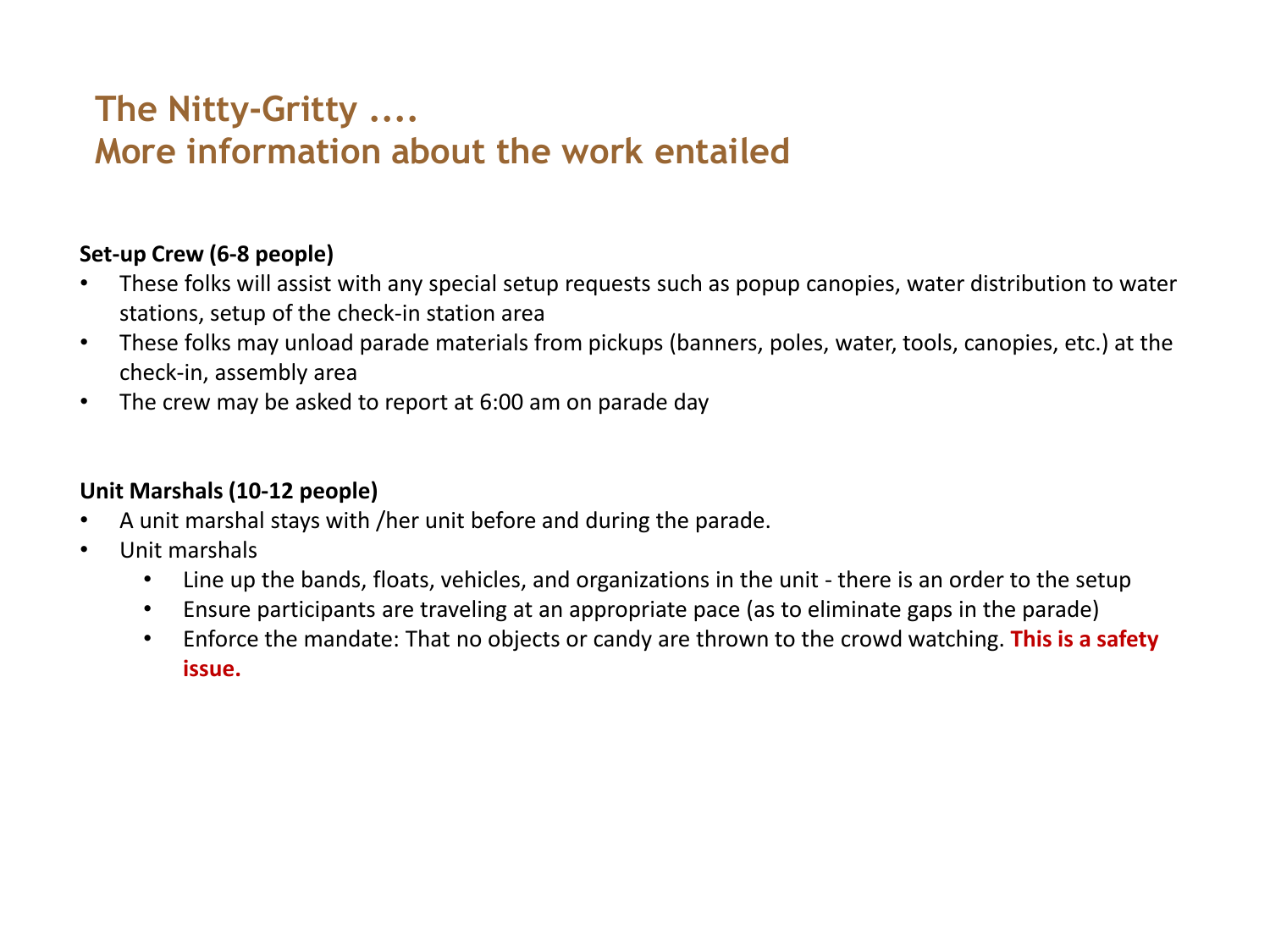## **Check-in Assistance (3-4 people)**

- These folks will greet and check people at the greeting tent during the parade.
- They will tell participants which unit that they are located in and where
- Please note that these folks will need to be at the greeting tent at 7 am on the day of the parade
- These folks will work closely with the Day of Parade Logistics Coordinator and the parade co-chairs

## **Donation Collectors (10 people)**

- These folks will walk up and down the parade route during the parade and solicit/collect donations from people along the parade route.
- They will be carrying a collection bucket.
- Buckets will be emptied into coolers that will be located on the golf carts and brought back to Middlesex Savings Bank for counting & deposit.
- Clean-up Crew (6-8 people)

## **Flatbed Coordinator**

- This person will arrange in advance of the parade, the number of flatbed trucks that will be needed for the event. Flatbed Trucks are used for the bands and other groups that need to ride during the event.
- This person will work closely with the Parade Manager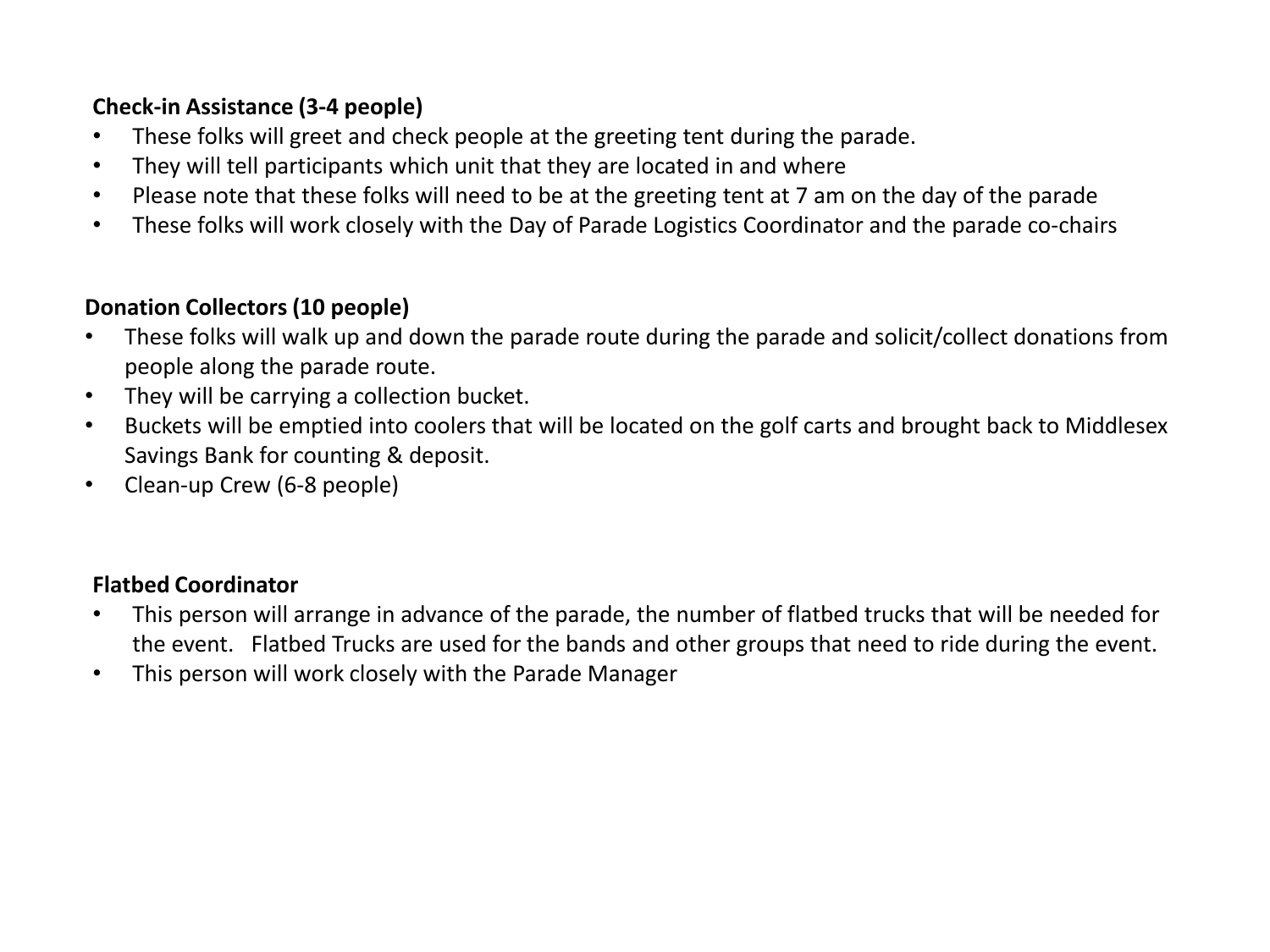## **Water Station Manning (3-4 people)**

- These folks will handout bottles of water to parade participants and anyone else who needs it
- They may identify any persons who may be in need of medical assistance and call for help

### **Route Trouble Shooters (2-3)**

- These folks will drive the parade route (in golf carts) during the parade
- They identify any troubled areas and coordinate with parade manager and EMA as needed

## **Clean-up Crew (6-8 people)**

- These folks assist with packing up any materials after the parade.
- They may be asked to collect materials from the parade route. For example, in the 2018 parade these tasks needed to be done
- Three (3) water stations along the route (canopy-tent and extra water) needed to be broken down and packed up
- the starting station (check-in area needed to be broken down and packed up)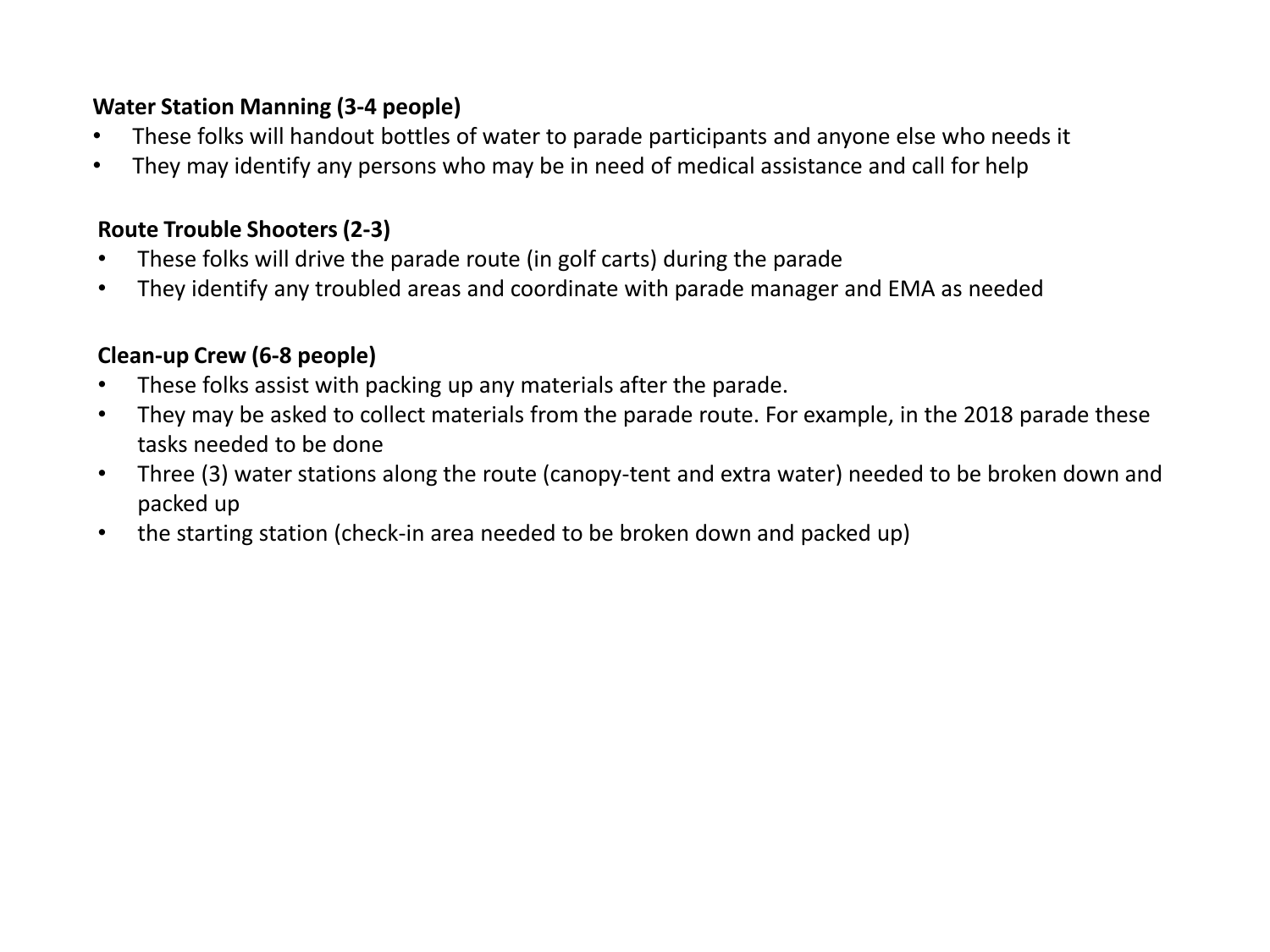# NOMINATIONS AND ELECTIONS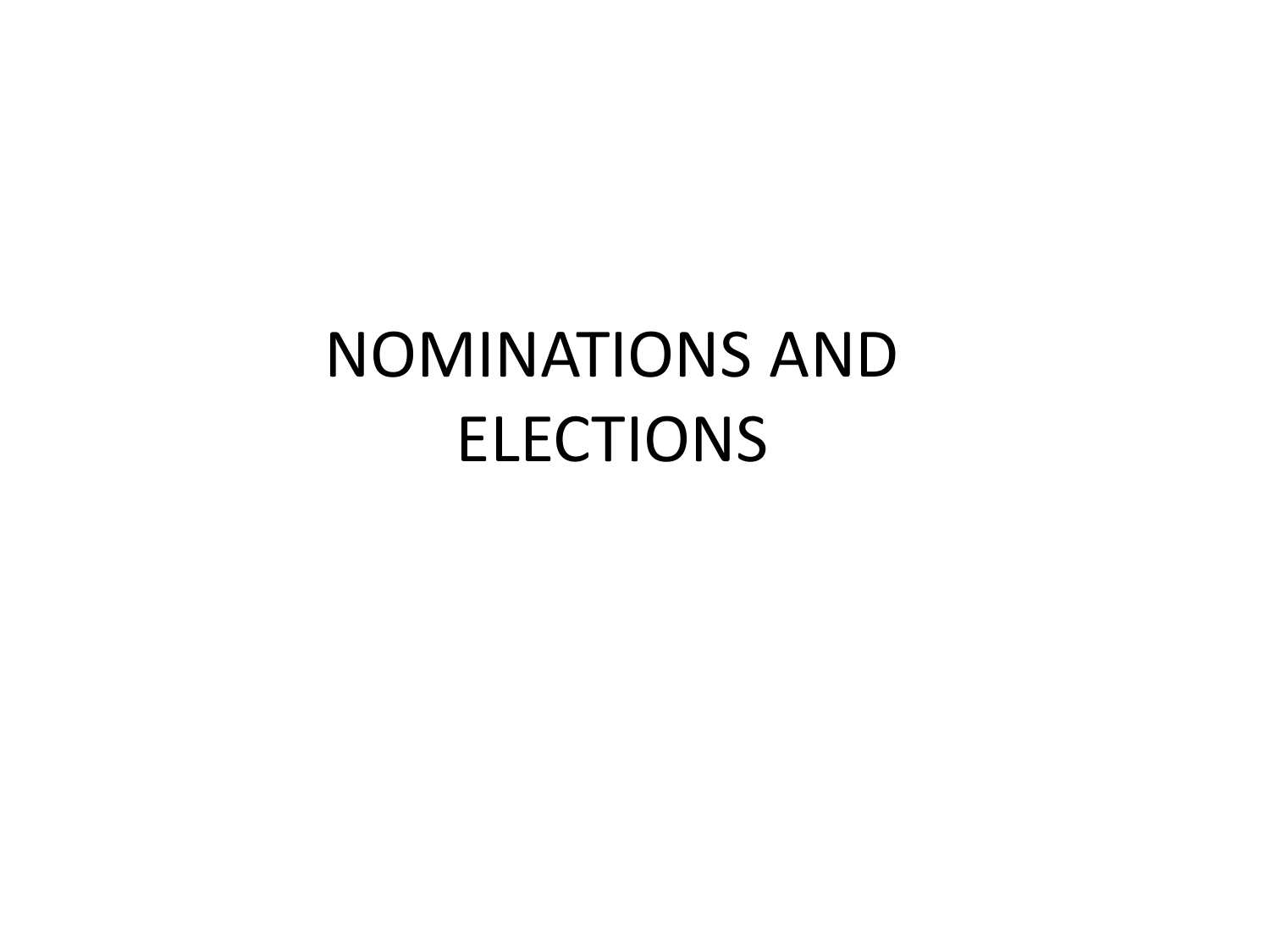## Committee Positions

\* denotes Executive Board of Directors

- \*Chair vacant (nominated Peg Waters)
- \*Vice Chair vacant
- \*Clerk/Secretary vacant
- \*Treasurer/Fundraising Co-Chair Johnna Huling
- \*Executive Board Member 1/Technology Rose Huling
- \*Executive Board Member 2 vacant
- Parade Manager vacant
- Transportation Coordinator Tom Sivic
- Assistant Transportation Coordinator –vacant (shadow Tom this year, take on full responsibility next year)
- Natick Voice Coordinator vacant
- Children's Parade Coordinator(s) vacant (2 interested)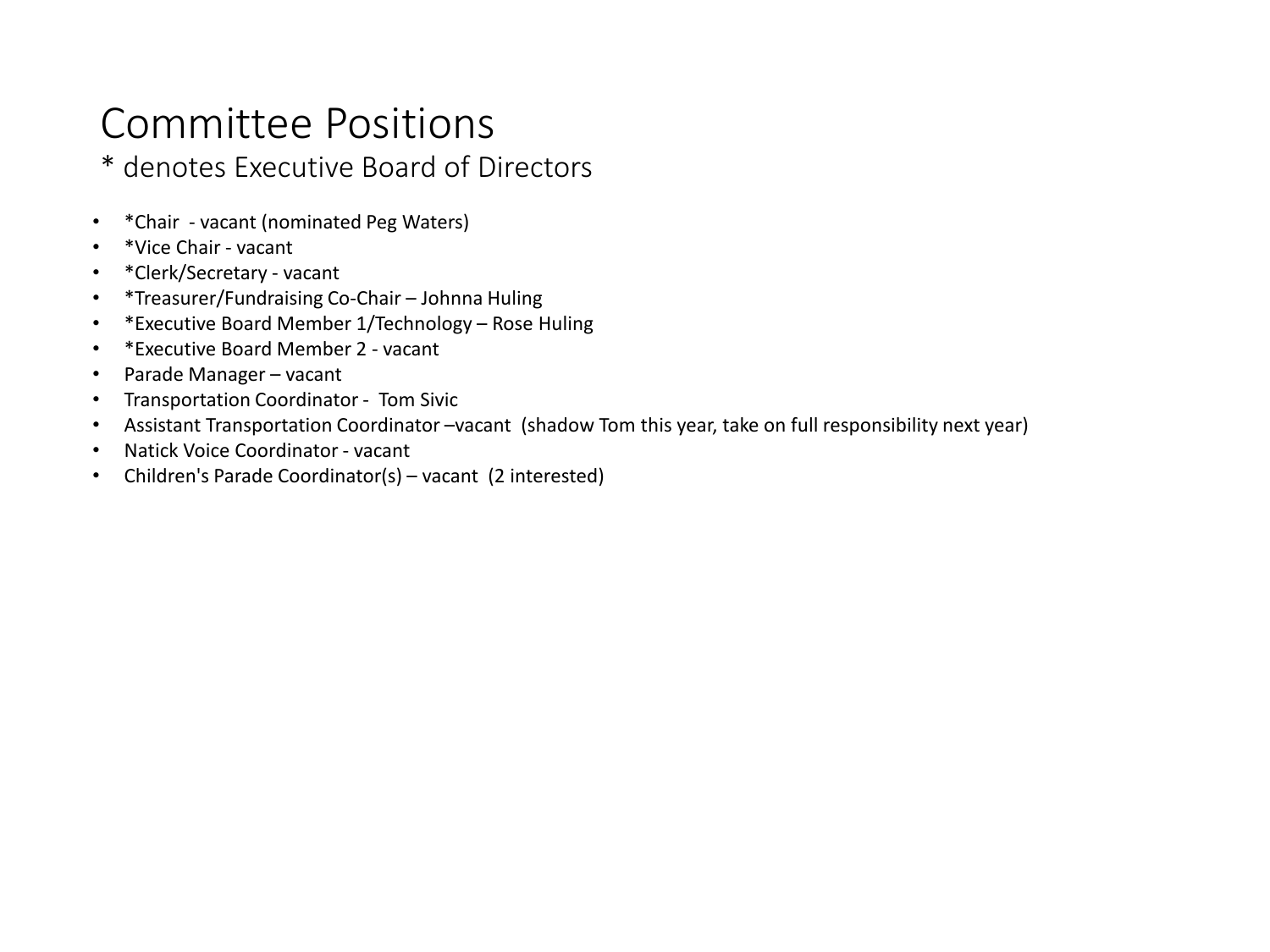## **RESULTS**

[7:15 pm on Jan. 24, 2019]

## **Executive Board Members**

Chair/CEO/President: Peg Waters Vice Chair: vacant Clerk/Secretary: vacant Treasurer/Fundraising Co-Chair: Johnna Huling Executive Board Member 1/Technology: Rose Huling Executive Board Member 2 – vacant: [George MacDougall *is pending appointment]*

## **Board Members**

Parade Manager: vacant Transportation Coordinator: Tom Sivic Assistant Transportation Coordinator: vacant *[To shadow Tom this year, take on full responsibility next year]* Natick Voice Coordinator: vacant Children's Parade Coordinator(s): Kerri Serifos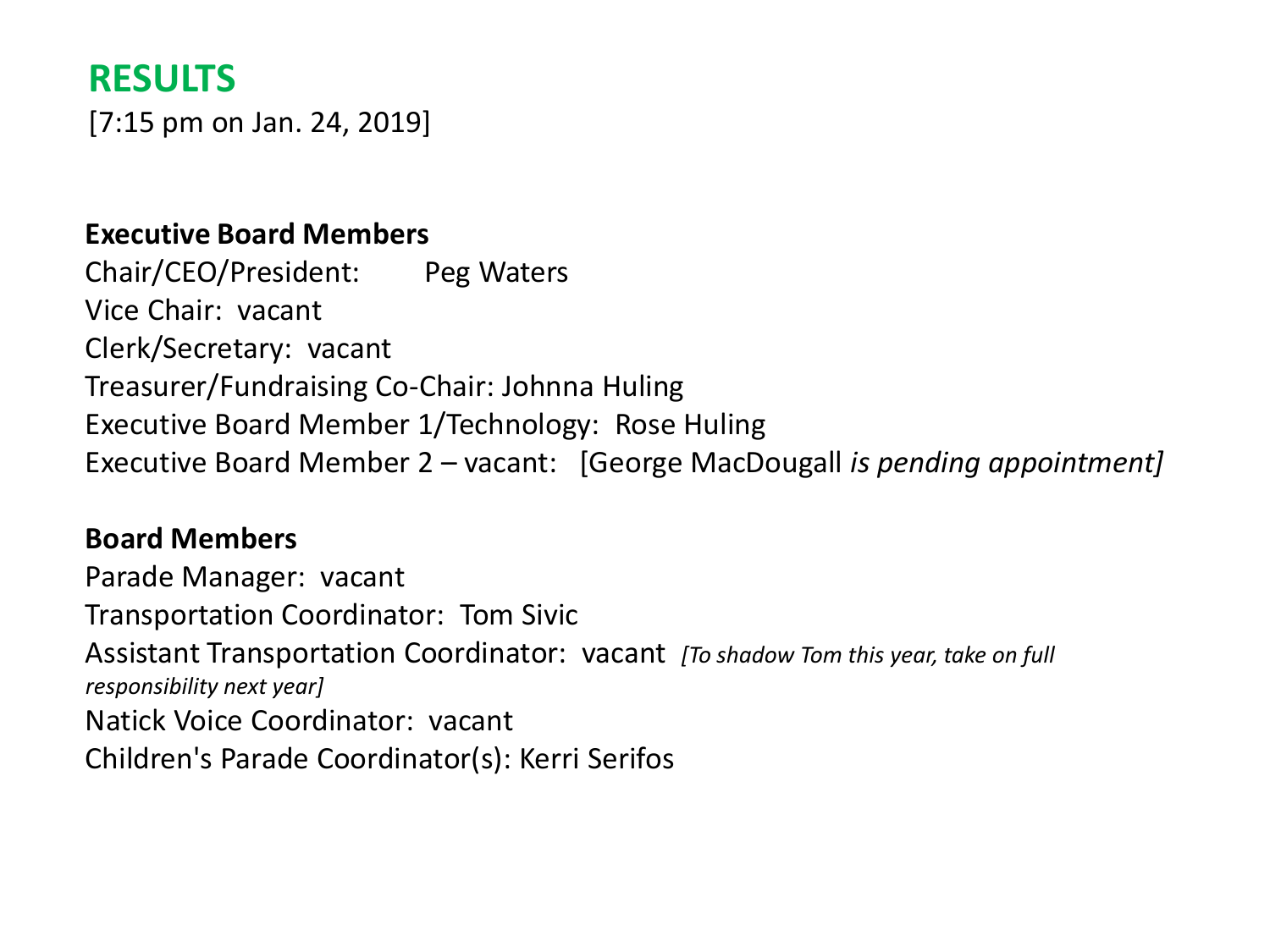The Money – How does this happen?

Overview of Budget

Current Balance \$ 20,650

- FY18 Deposits \$18,000
- FY18 Expenses \$ 27,000
	- One time costs \$4,000
	- Parade \$23,000
- Typical Parade Cost \$24,000
- Fundraising Goal \$30,000

#### **Please note:**

The committee is fund-raising for **both** the current year and the subsequent [next] year so that there will be a reserve in place for the next parade.